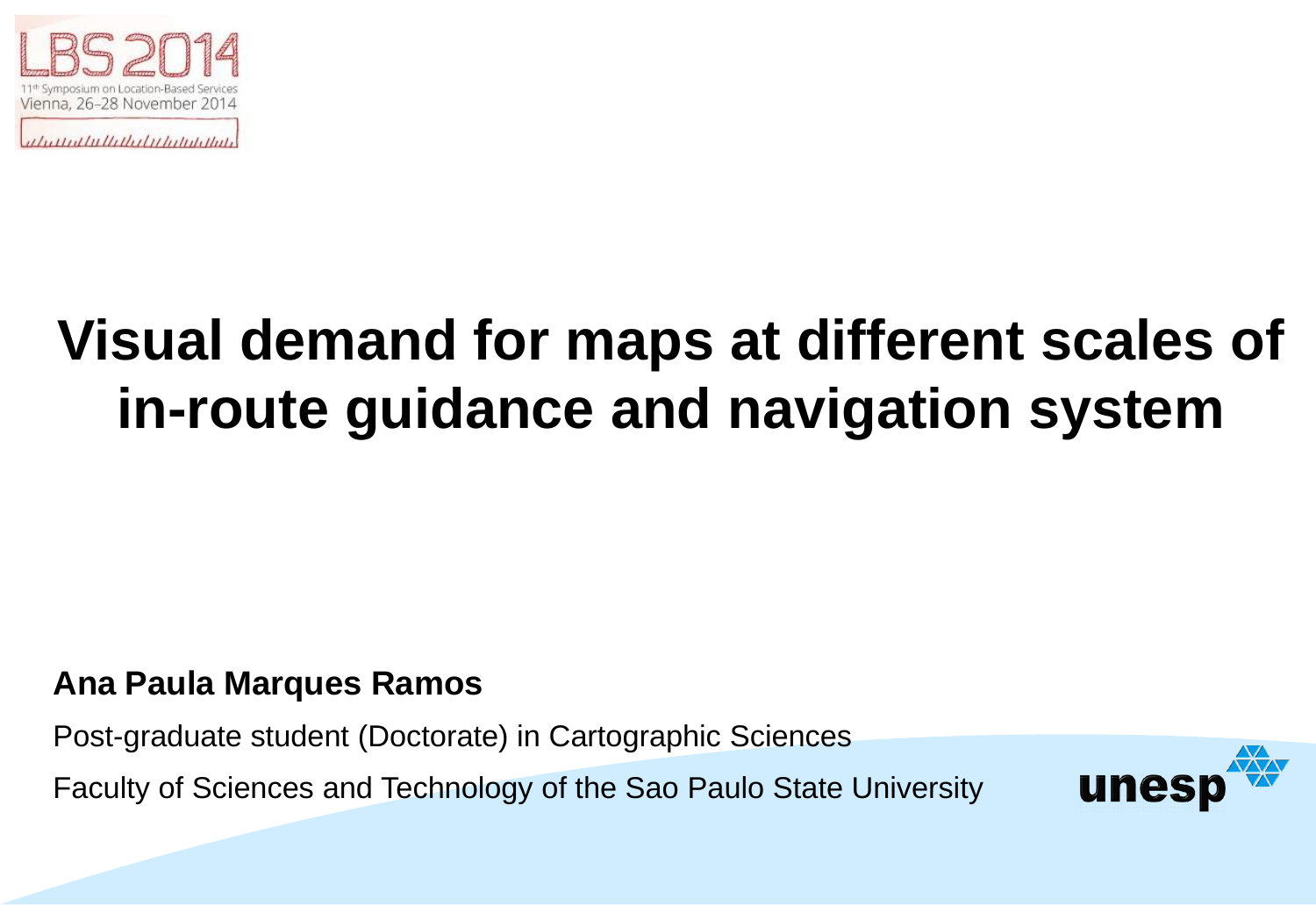### **INTRODUCTION**

 **RGNS -** In-vehicle Route Guidance and Navigation Systems have the function to help drivers in navigation task

 $\checkmark$  Driving task requires a lot of concentration!

- Taking eyes off the road to receive information of a RGNS may have serious impacts on traffic safety
- $\checkmark$  Designers have pointed out the importance of usability issues of RGNS
- $\checkmark$  To design maps for RGNS with high usability many variables are involved  $\rightarrow$  Scale map selection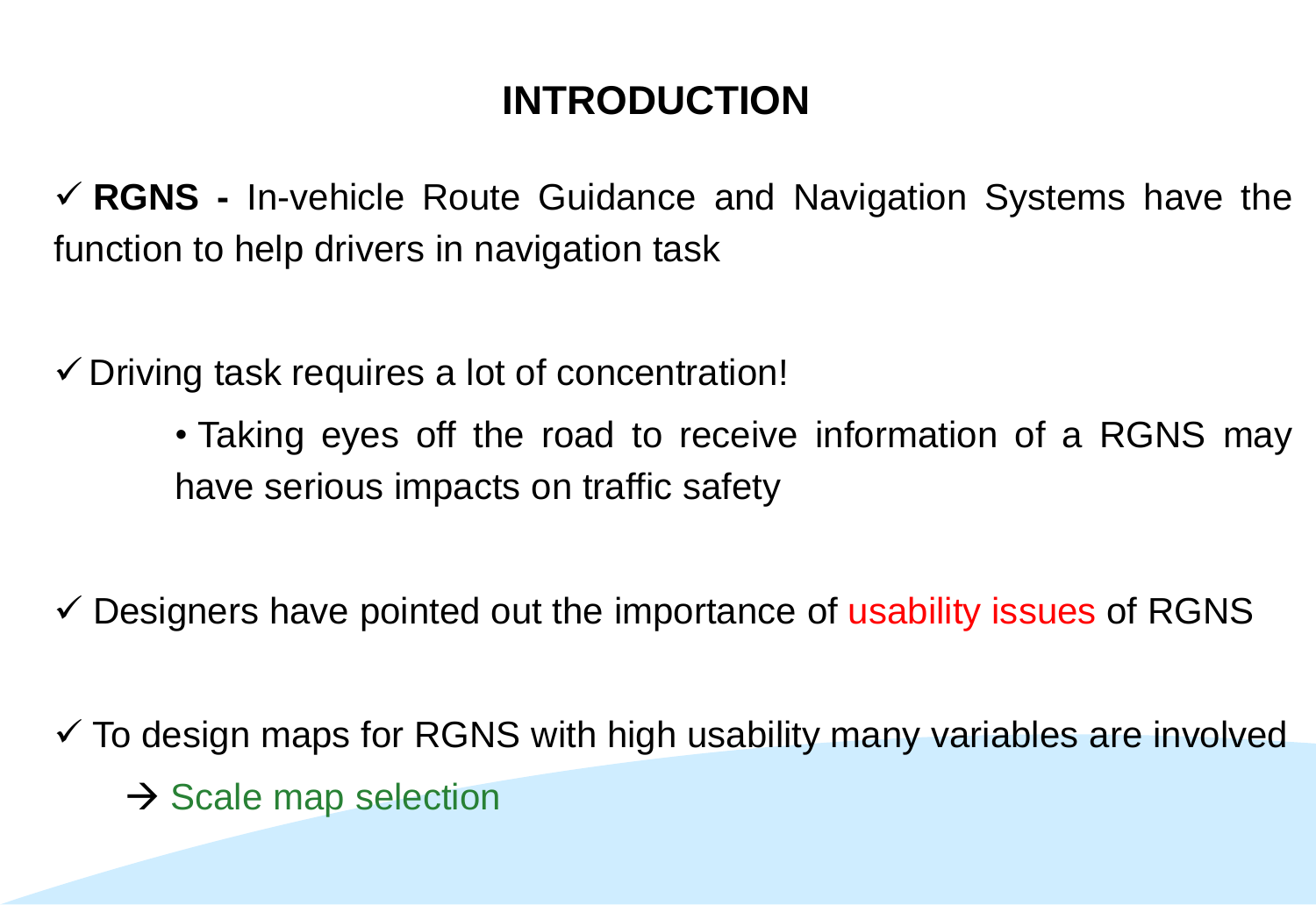### **INTRODUCTION**

#### **Goal:**

 $\checkmark$  Evaluate drivers' visual demand for maps at different scales to perform simple and complex maneuver using RGNS

 $\checkmark$  Visual demand was quantified in terms of:

- Number of glances for the maps
- Minimum duration of glances
- Mean duration of glances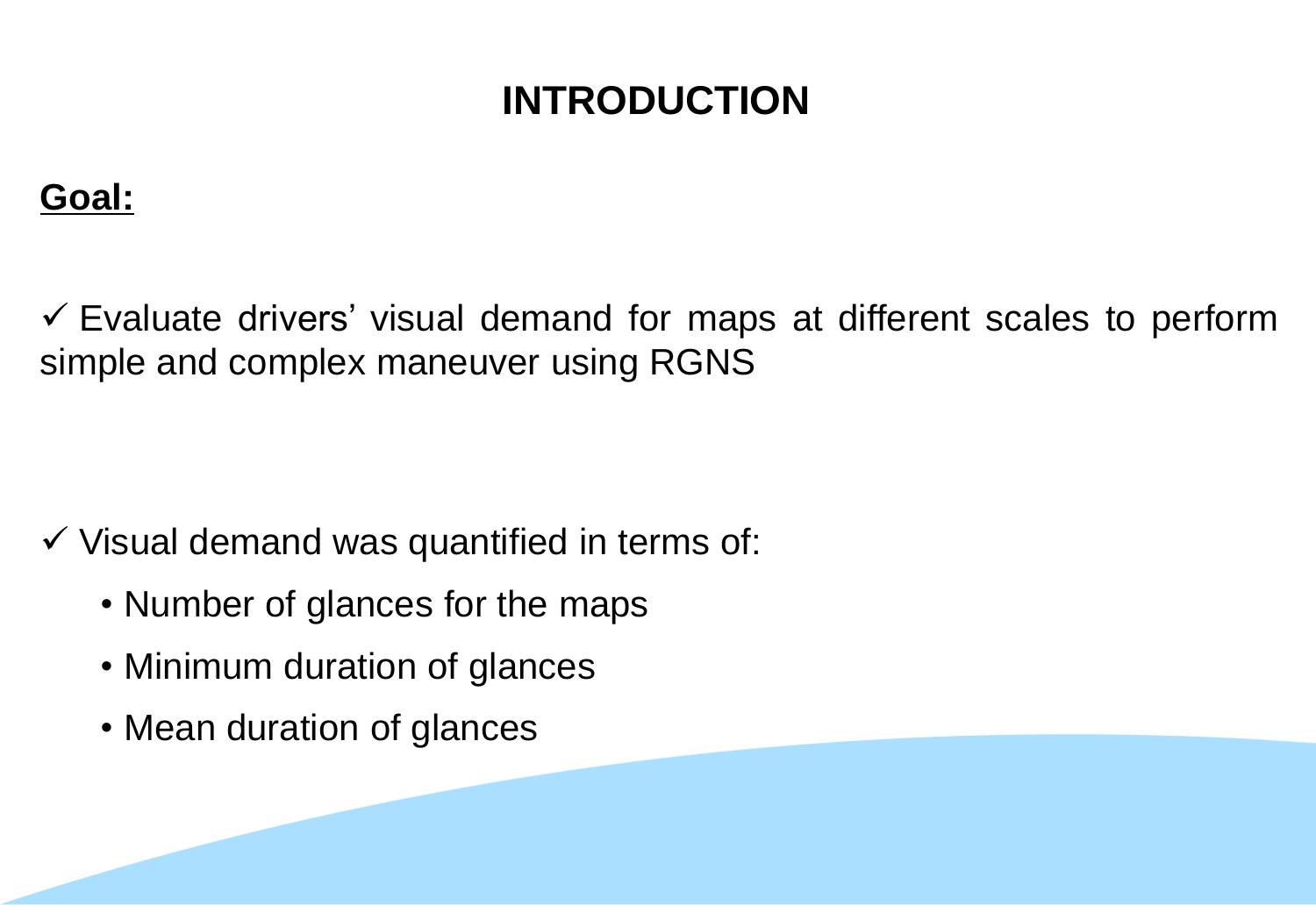#### **Participants**

- $\checkmark$  52 drivers (26 males and 26 females)
	- Age between 21 and 38 years old (mean  $= 28.05$ ; SD  $= 4.62$ )
	- Participated voluntarily of a simulated experiment
- $\checkmark$  Subjects were required to be:
	- regular drivers for at least two years
	- having no or little knowledge with experimental route
	- having normal color vision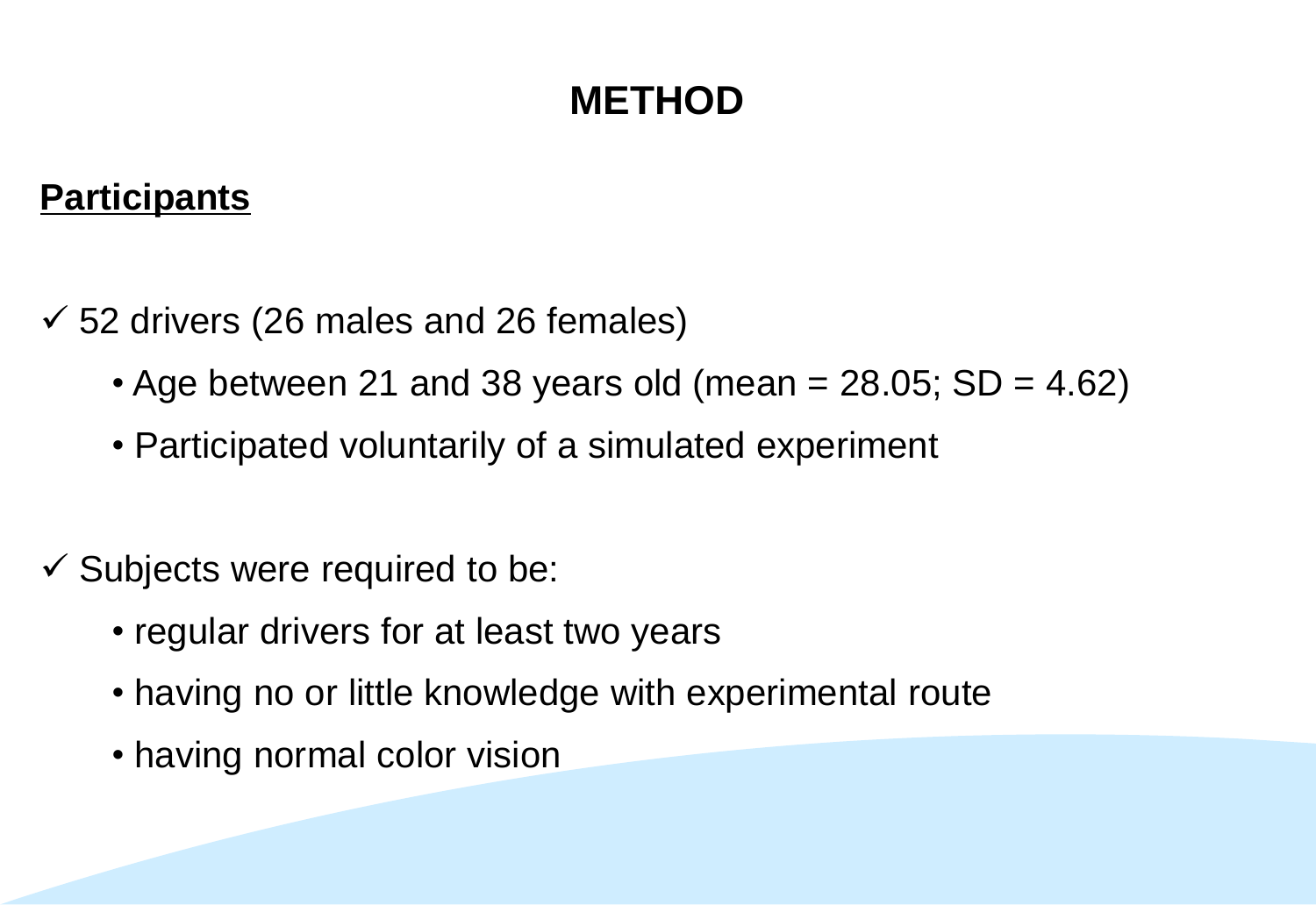#### **Experimental route**

- $\checkmark$  Total length of 3.4 km
- $\checkmark$ 13 maneuvers classified as simple or complex (roundabouts)

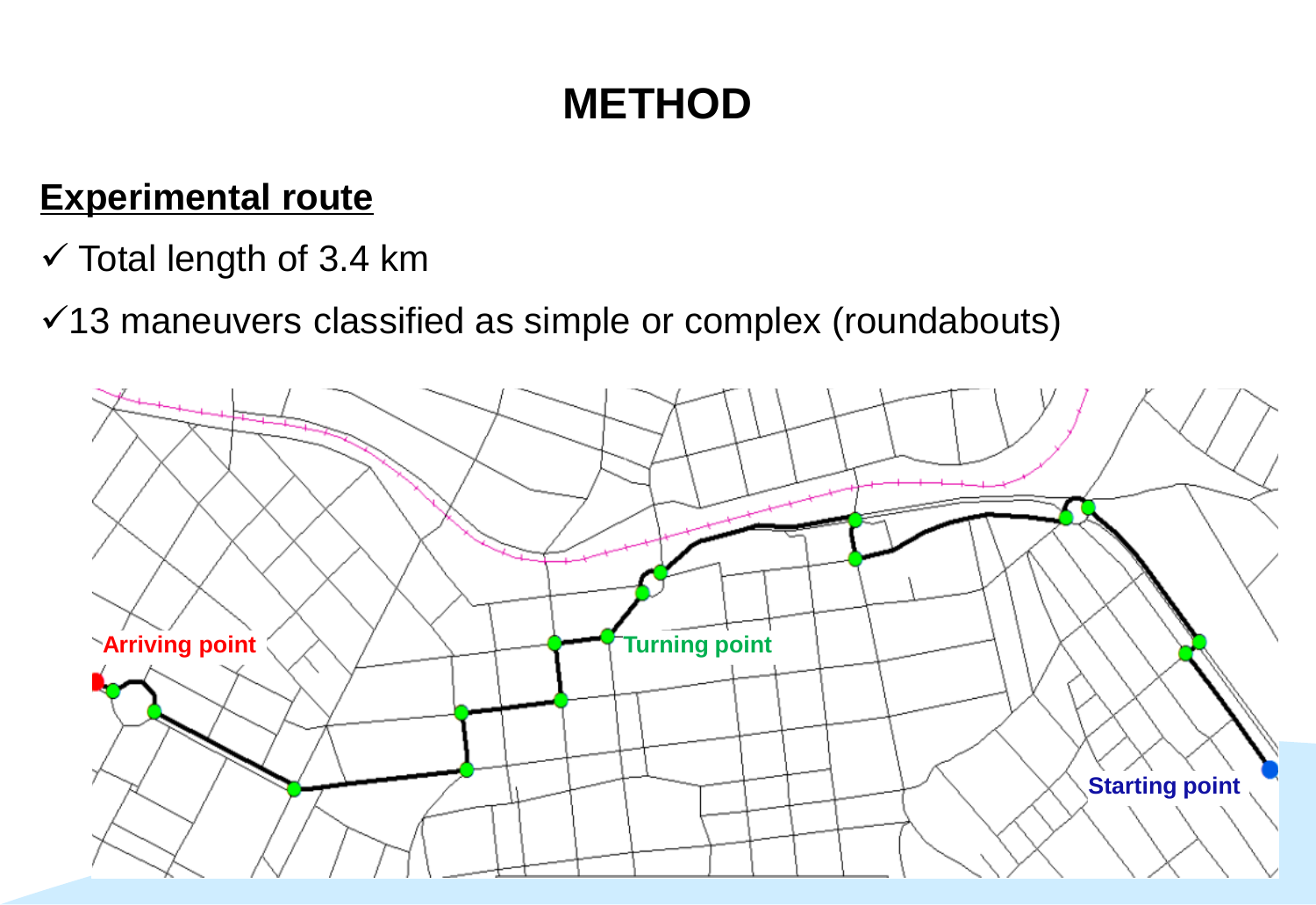#### **Cartographic representations**

# Próxima via: Rua São José R. Rui Barbos Via atual: Rua Vicente Dias Garcia















#### 1:6,000

Cartographic representations were developed in a RGNS prototype by using ESRI MapObjects with Microsoft Visual Basic

#### 1:3,000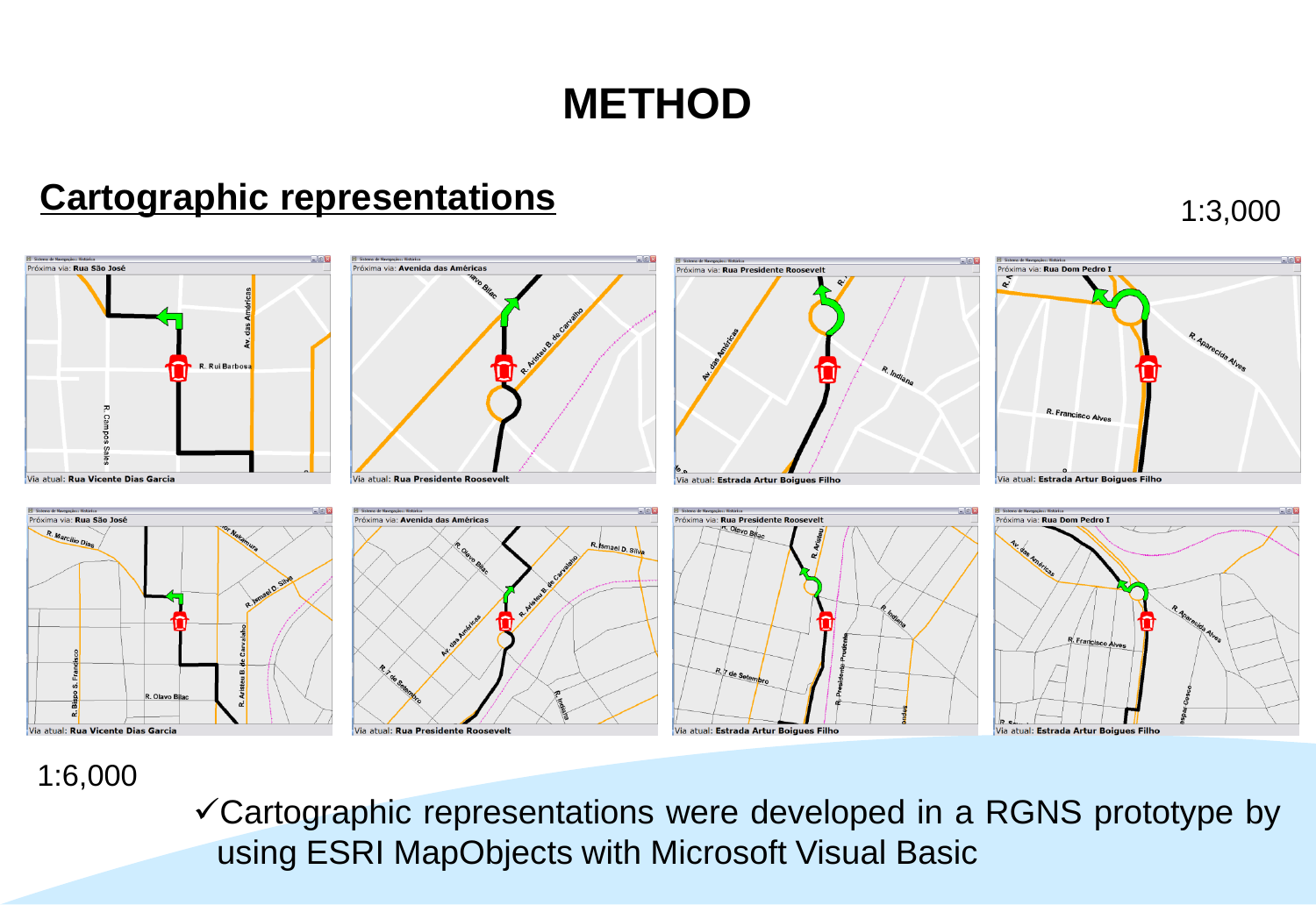#### **Driving simulator**

 $\checkmark$  The experiment was performed in a low-cost and fixed-base driving simulator



A car;

A large screen-image (180 cm height and 240 cm width) to display the video movie of the road test;





7-inch LCD screen placed on the dashboard to display maps of RGNS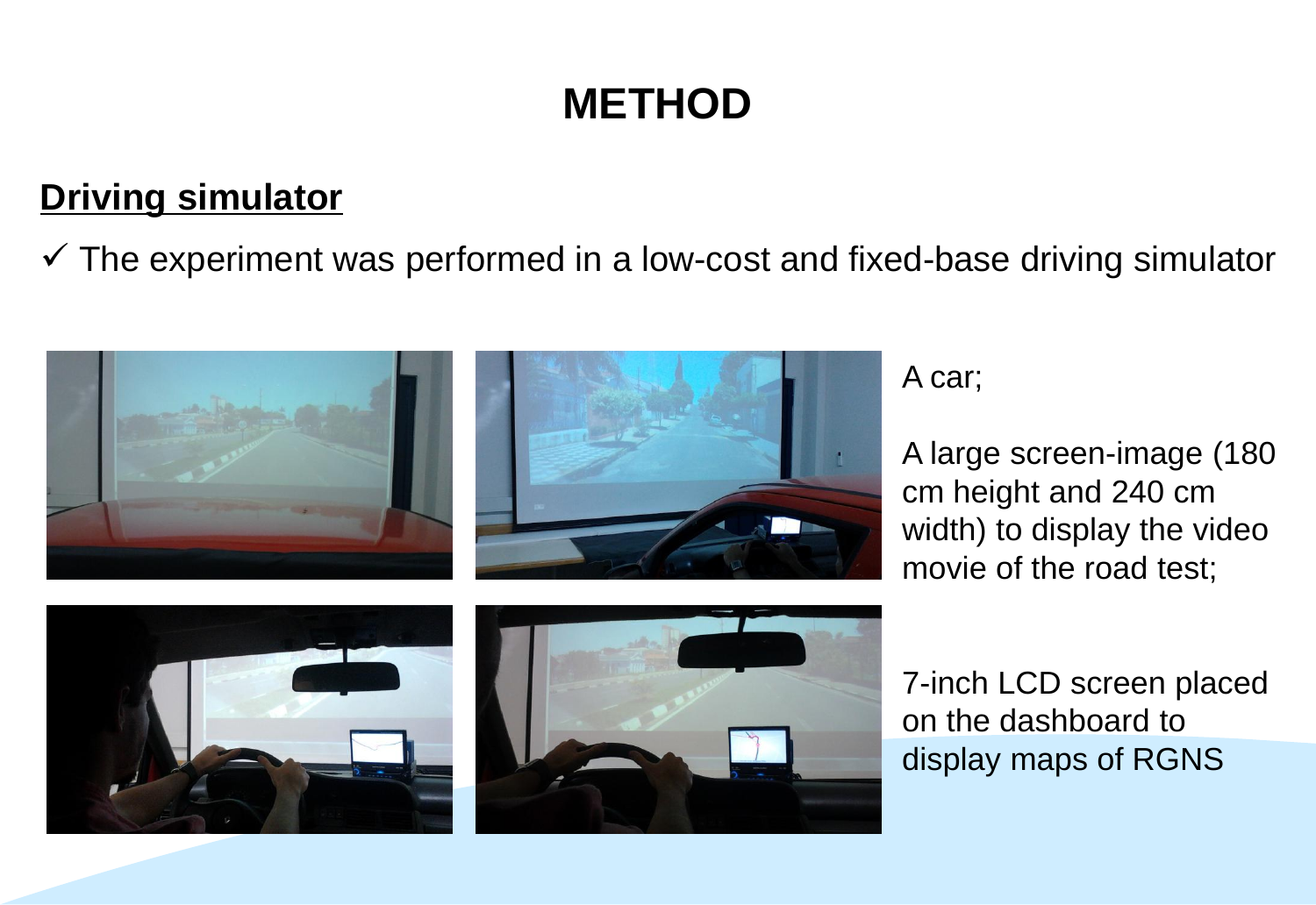#### **Procedure**

- $\checkmark$  Drivers were divided into 2 groups of 13 males and 13 females
	- To change the presentation order of map scale
- $\checkmark$  Before starting the driving simulation task, drivers were :
	- familiarized with the simulator
	- familiarized with the cartographic representations
	- asked to read test description
	- asked to complete a questionnaire of individual characterization
	- asked to sign the consent form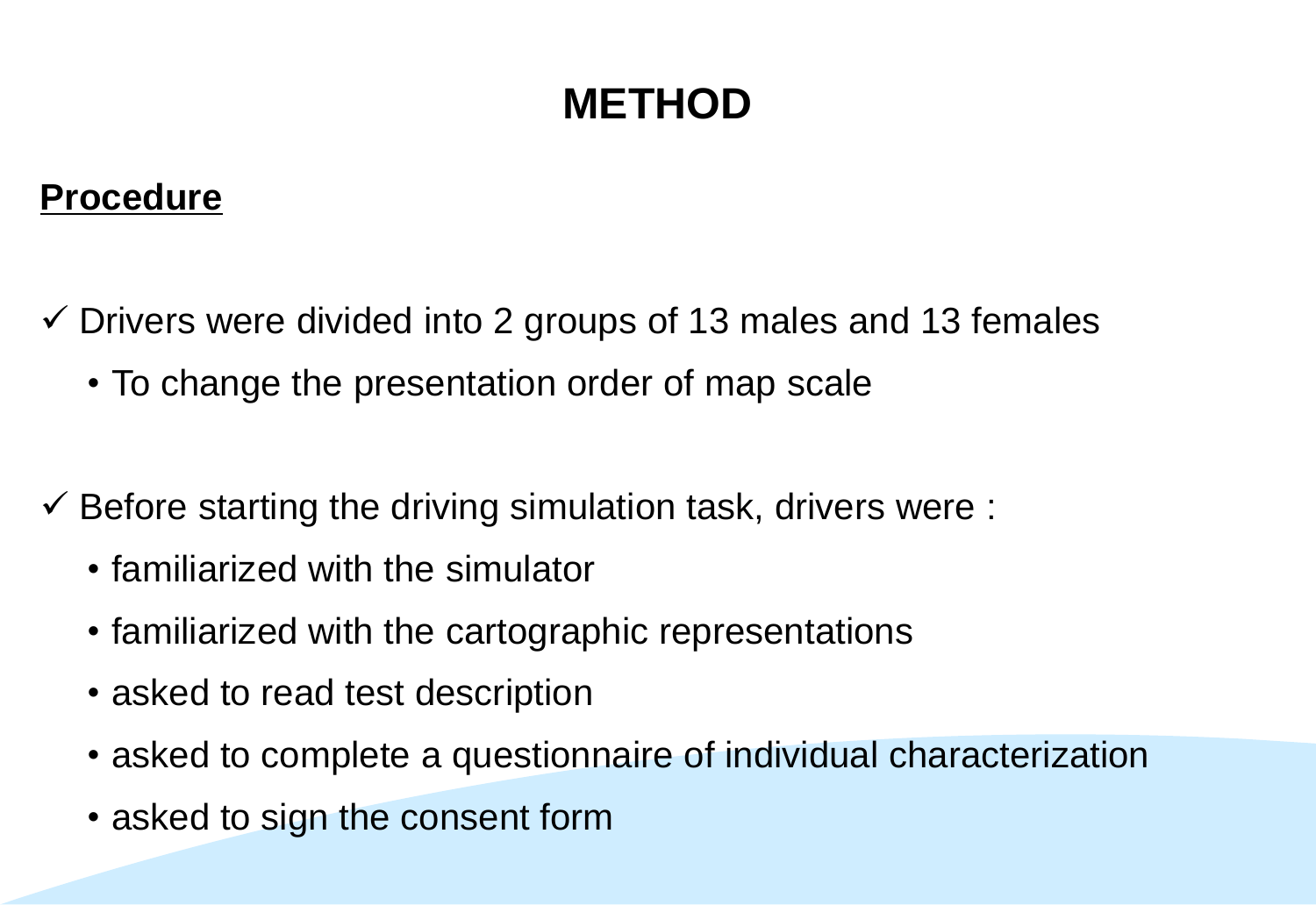#### **Procedure**

- $\checkmark$  For driving simulation task, drivers were:
	- required to suppose that they should be navigating by car in an unknown town using a RGNS
	- advised to pay the necessary attention to the video movie to avoid traffic accidents
	- asked to look at the navigation display using quick glances to get map information presented by the RGNS

**The drivers' visual demand was recorded using a Tablet of 7-inches**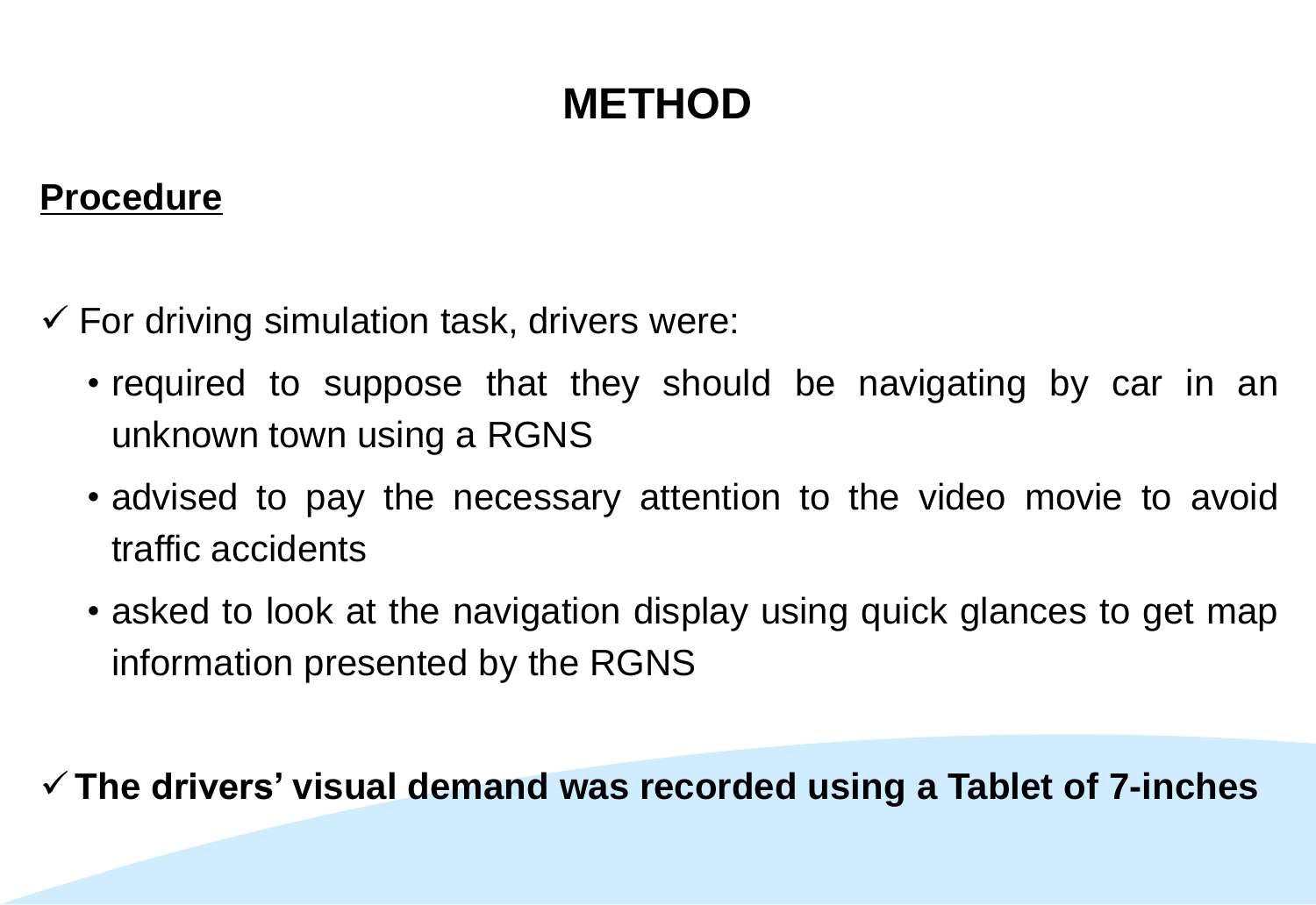# **RESULTS**

#### **Statistical analyses**

- $\checkmark$  SPSS 16.0 (Statistical Package for the Social Sciences Software)
- $\checkmark$  A confidence level of 95% was used for all statistical analyses
- Comparison of visual demand among different maneuvers was focused on the 11s before the maneuver point which corresponded to tactical task time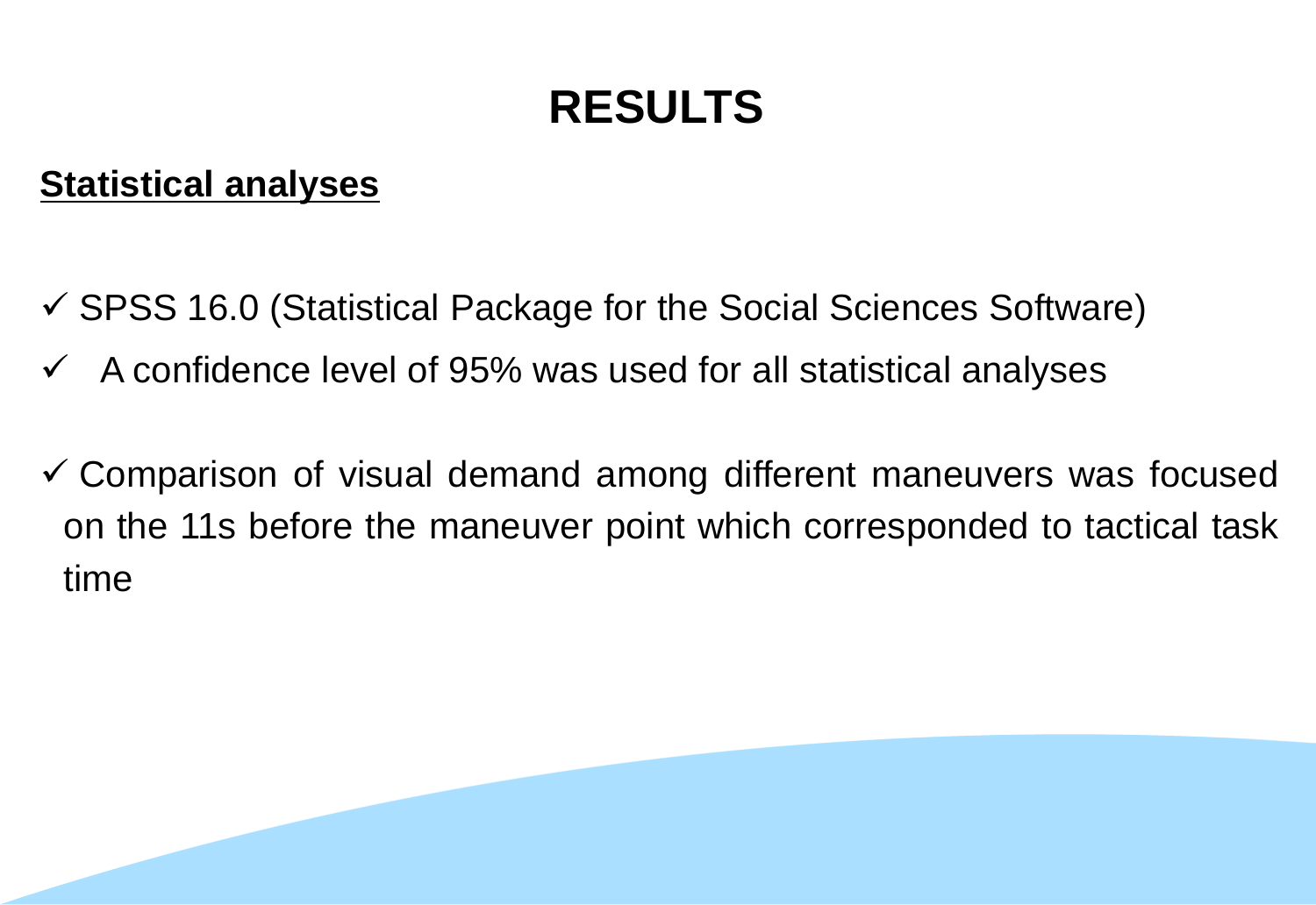# **RESULTS**

#### **1:3000 x 1:6000**

- $\checkmark$  To simple maneuver there is no difference between maps;
- $\checkmark$  To complex maneuver, results show that both the number of glances (p<0.0001) and the minimum duration of glances (p<0.0001) were higher when a more detailed map (1:3,000) was used.

#### **Males x Females**

 $\checkmark$  Women looked at the maps more frequently than men to perform simple maneuver, in spite of map scale 1:3,000 (p=0.008) or 1:6,000 (p=0.071)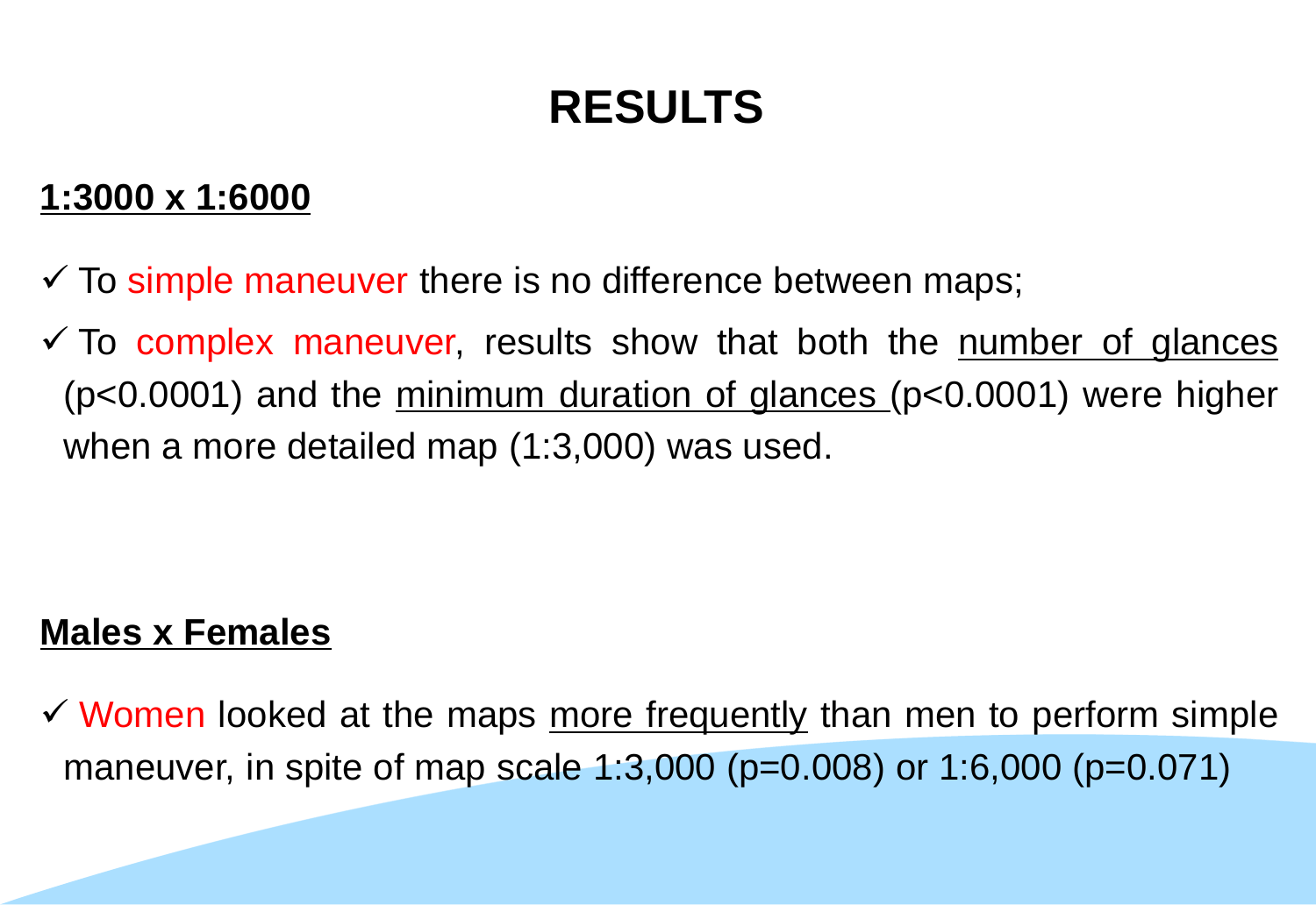# **CONCLUSIONS**

- $\checkmark$  Drivers had better performance in complex maneuver when they were instructed by a more generalized map (1:6,000)
	- Probably because maps can support drivers to identify the direction of maneuver and to get surrounding information of the route as well
- $\checkmark$  In the studies cases, the cartographic communication performance depended on the scale selected for maps, especially in complex maneuvers
- $\checkmark$  We also conclude that gender is an important issue to be considered at map scale selection
- $\checkmark$  Drivers seem more confident to read and comprehend maps when they establish a proper relationship between spatial information about route and maneuver's details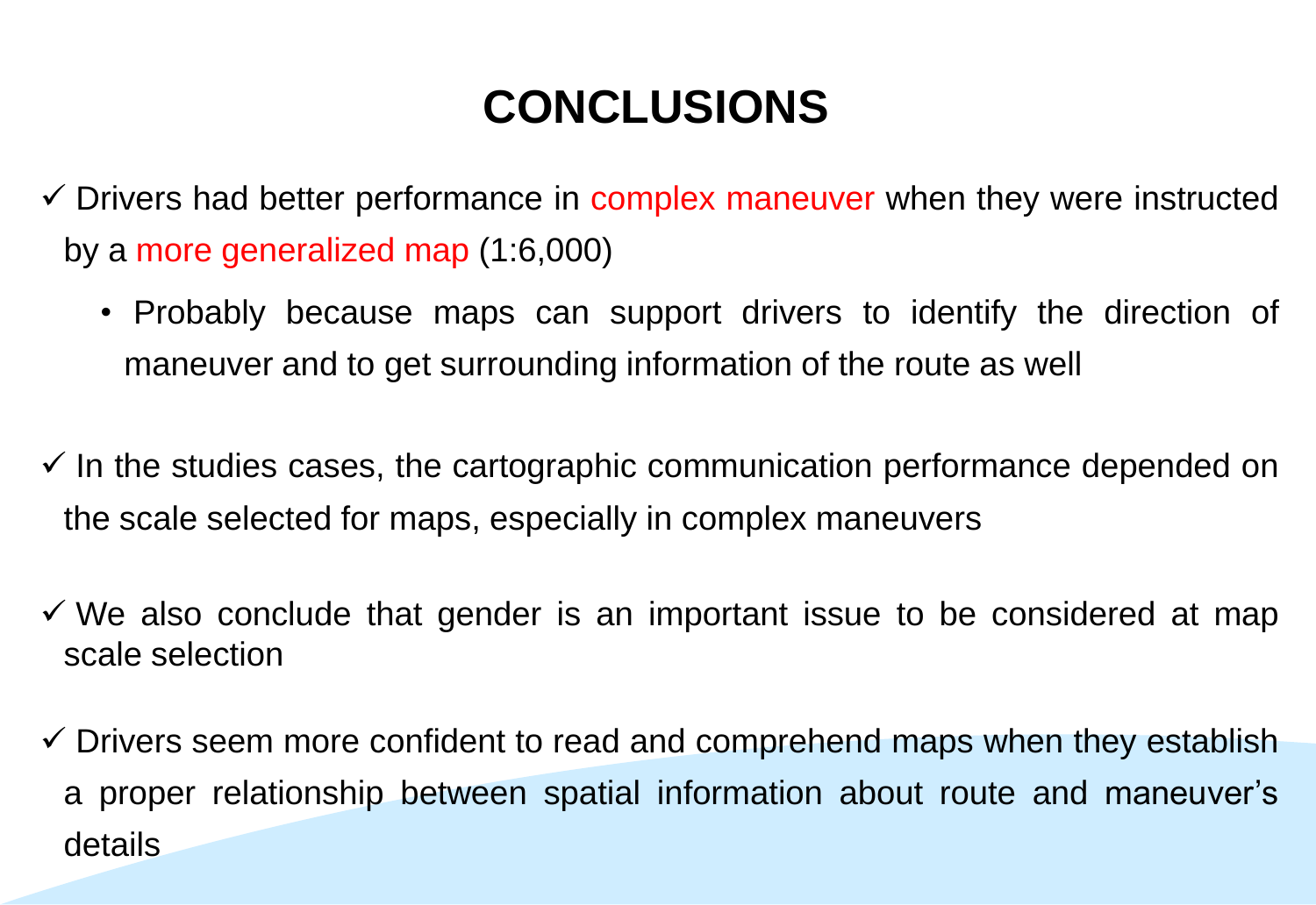### **RECOMENDATIONS**

 $\checkmark$  We suggest to explore deeper the relationship between drivers' performance and their gender

 $\checkmark$  We also recommend to associate visual demand with other objective and subjective measures to estimate drivers' mental workload when they navigate and use RGNS